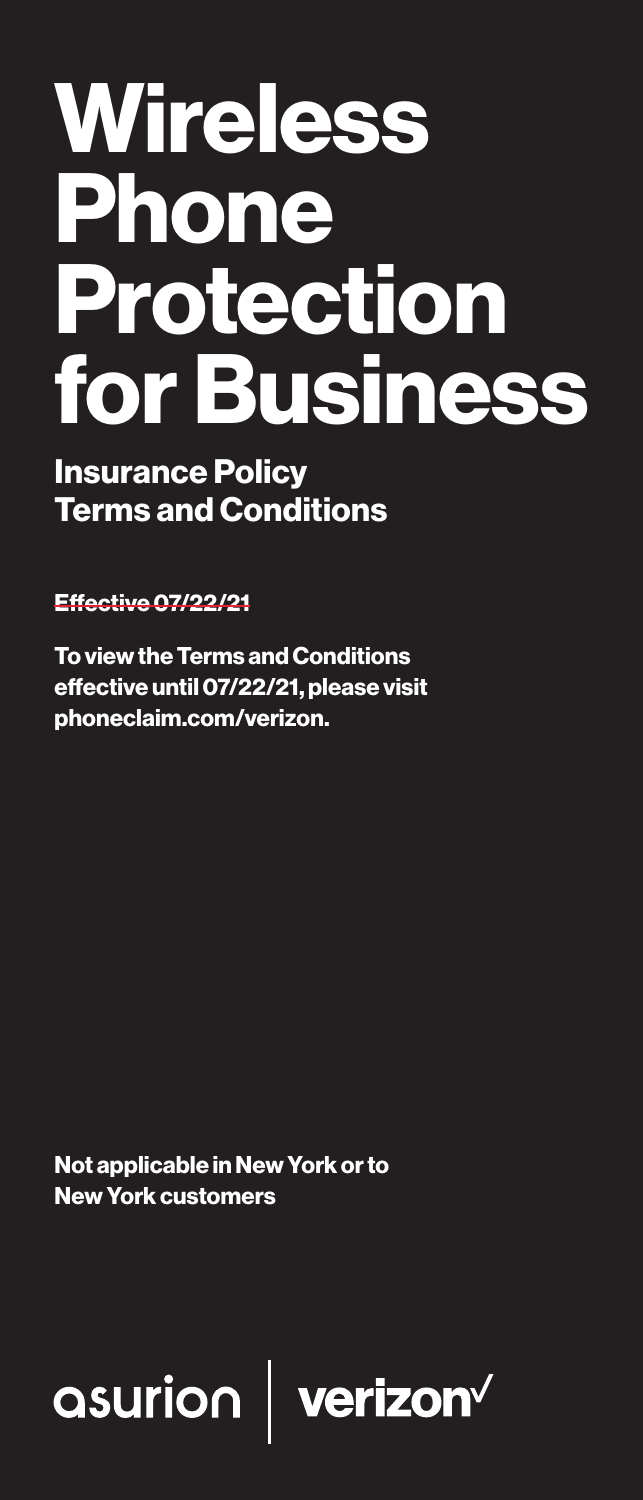#### Wireless Phone Protection for Business (WPP)1

| <b>Monthly charge</b>                            | \$7.25 Smartphones<br>(Tier 1)* and Watches<br>\$4.25 Smartphones<br>(Tier 2),* Basic Phones<br>and Tablets                                                                                                                                                                                                                     |  |
|--------------------------------------------------|---------------------------------------------------------------------------------------------------------------------------------------------------------------------------------------------------------------------------------------------------------------------------------------------------------------------------------|--|
| <b>Number of claims</b>                          | Max of 3 insurance<br>claims in 12 months<br>(excluding cracked<br>screen repair claims)<br>Device claim maximum - \$400<br>or \$3,000, depending on device.                                                                                                                                                                    |  |
| Coverage                                         | Loss, theft, and damage                                                                                                                                                                                                                                                                                                         |  |
| <b>WPP Replacement</b><br>deductibles            | \$19/\$129/\$189/\$229/\$249.<br>depending on device type                                                                                                                                                                                                                                                                       |  |
| Cracked screen<br>repair <sup>2</sup> deductible | \$29 (available for select<br>smartphones and subject<br>to parts availability)                                                                                                                                                                                                                                                 |  |
| <b>Additional Information</b>                    |                                                                                                                                                                                                                                                                                                                                 |  |
| <b>Cancellation policy</b>                       | WPP automatically renews<br>each month unless canceled,<br>and is billed directly to your<br>wireless account. You can<br>cancel your coverage at any<br>time and receive a prorated<br>refund of your monthly fee.                                                                                                             |  |
| Replacement<br>devices                           | Claims may be fulfilled<br>with new, refurbished, or<br>remanufactured equipment<br>and may be the same model<br>or another model of like kind<br>and quality. Replacement<br>equipment may contain<br>original or non-original<br>replacement parts. Colors,<br>features and accessory<br>compatibility are<br>not guaranteed. |  |

\* For information about your smartphone model Tier, see the "Deductible Amounts" table in this document, go to phoneclaim.com/Verizon or call 1.888.881.2622.

Covered Equipment. The following accessories are covered at the time of loss: one standard battery (attached to the wireless device at the time of loss), and one standard home charger. In addition to the foregoing, the following accessories are covered for wearable devices: one standard wrist band (attached to device at time of loss) of like kind and quality to the band received at time of purchase (not to include bands purchased separate from the watch).

Replacement Devices. It is our goal to provide you with a replacement device that is the same color and has the same features, but this cannot be guaranteed. If the same make and model you claim is not available, a similar make and model will be substituted. Your replacement device could be new, refurbished, or remanufactured and may contain original or non-original replacement parts.

Cracked Screen Repair. Select smartphones that only have a cracked front screen are eligible; damage beyond that is not eligible for cracked screen repair. Subject to parts availability, in select locations, which are subject to change at any time. Availability of same-day repair depends on criteria such as claim approval time and technician availability. Repairs are performed by an Asurion-certified technician and come with a 12-month warranty. Visit phoneclaim.com/verizon to check current device eligibility. Eligibility for cracked screen repair will be determined at time of claim approval.

<sup>&</sup>lt;sup>1</sup> Lost, stolen or damaged device replacements are provided by Wireless Phone Protection (WPP), which is insurance coverage underwritten in Georgia, by LM General Insurance Company (Boston, MA); in Indiana, by Indiana Insurance Company (Boston, MA); in New Jersey, by Liberty Mutual Mid-Atlantic Insurance Company (Boston, MA), and in all other states, Liberty Insurance Underwriters Inc. (New York, NY) or one of its insurance company affiliates; in Florida, WPP includes coverage for post-warranty defects (device replacement deductible and claim limit apply). Asurion Insurance Services, Inc. (in California, Agent License #0B35141; in Iowa, Agent License #1001000131), is the Agent and provides the claims servicing under this program.

<sup>&</sup>lt;sup>2</sup> Select smartphones that only have a front cracked screen are eligible; damage beyond this is not eligible for cracked screen repair. Subject to parts availability and available in select locations, which are subject to change at any time. Availability of same-day repair depends on criteria such as claim approval time and technician availability. Repairs are performed by an Asurion-certified technician and come with a 12-month warranty. Visit phoneclaim.com/verizon to check current device eligibility.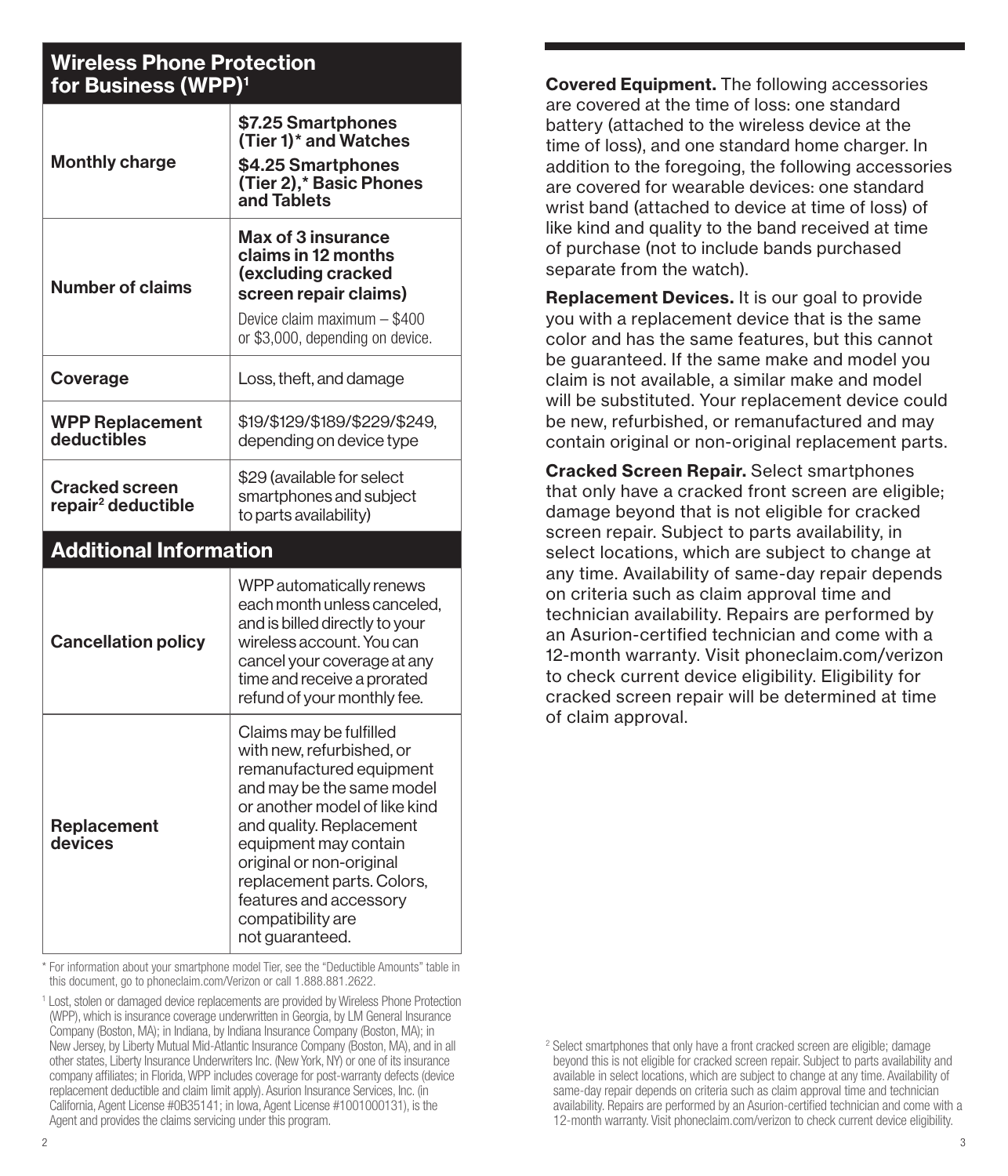# Just for Clarity

You don't need to purchase insurance coverage to activate your Verizon service. You may already have coverage under your homeowners insurance or other means. Unless otherwise licensed, Verizon sales representatives are not qualified or authorized to evaluate the adequacy of your existing insurance coverages. Questions regarding this program should be directed to Liberty Insurance Underwriters Inc.'s licensed agent, Asurion Insurance Services, Inc. at 1.888.881.2622. Once your eligibility is verified, the monthly fee will be added to your wireless bill.

New York Producer Compensation: Verizon Wireless Services, LLC ("Producer") has a limited license to sell wireless communications equipment insurance in New York (license #942643) and will be paid a portion of your monthly premium by Liberty Insurance Underwriters, Inc. ("Insurer"). The Producer will be compensated by the Insurer if you purchased the insurance. The Producer's compensation may vary based on the product you purchased. For more information about compensation, please ask your sales representative.

Any person who, knowingly and with intent to injure, defraud or deceive any insurer, files a statement of claim or an application containing any false, incomplete or misleading information is guilty of insurance fraud. In Florida, such conduct is a felony of the third degree.

THE INSURANCE POLICY CONTAINS A MANDATORY BINDING ARBITRATION PROVISION THAT REQUIRES THE SUBMISSION OF ALL DISPUTES (EXCEPT WHERE EXPRESS STATE EXEMPTIONS ARE PROVIDED) TO ARBITRATION IN ACCORDANCE WITH THE PROVISIONS SET FORTH IN SECTION G.1. OF THE POLICY.

#### For Residents of California, Indiana, Maryland, and Illinois

Consumer hotlines in your state for the California Department of Insurance is 1-800-927-HELP (4357); for the State of Indiana Department of Insurance is 1-800-622-4461; and for the Maryland Department of Insurance is 1-800-492-6116. The Illinois Department of Insurance can be contacted by mail at 320 W. Washington St., Springfield, IL 62767, by phone at (877) 527-9431 or online at https://mc.insurance.illinois.gov/messagecenter.nsf (online form) or https://insurance.illinois.gov/ Complaints/PropertyCasualtyComplaintForm.pdf (printable format).

For Washington residents only, we may change the insurance terms and conditions with at least 30 days' notice, and we may only cancel for the following reasons and notice: (i) 15 days for fraud or material misrepresentation in obtaining coverage or the presentation of a claim; (ii) 10 days for nonpayment; (iii) immediately for no longer having active service with Verizon or exhausting your aggregate claim limit; or (iv) 30 days based on a determination by Verizon or the Agent that the program should no longer be offered. We will not increase the premium or deductible or restrict coverage more than once in any 6 month period but will provide to each Washington policyholder a 30 day advance written notice of any premium or deductible increase.

Electronic Communications: If you have provided or in the future provide your email or other electronic address to Verizon, Asurion or its partners involved in administering this program may send you program Terms and Conditions and legal notices through electronic means. These communications will be sent to the last electronic address Verizon has on file, unless prohibited by state law. If an email address is not provided, this information will be mailed to you. Legal notices will not be sent to New York residents via email.

Your coverage applies to the device being used on your mobile number. If you change devices, your deductible or premium could change. Please see page 6 of this booklet for a sample list of devices.

#### TEXAS IMPORTANT NOTICE

To obtain information or make a complaint:

You may contact the Texas Department of Insurance to obtain information on companies, coverages, rights or complaints at 1.800.252.3439.

You may write the Texas Department of Insurance: P.O. Box 149104 Austin, TX 78714-9104 Fax: 512.490.1007 Web: www.tdi.texas.gov Email: ConsumerProtection@tdi.texas.gov

**PREMIUM OR CLAIM DISPUTES:** Should you have a dispute concerning your premium or about a claim, you should contact the agent or company first. If the dispute is not resolved, you may contact the Texas Department of Insurance.

ATTACH THIS NOTICE TO YOUR POLICY: This notice is for information only and does not become a part or condition of the attached document.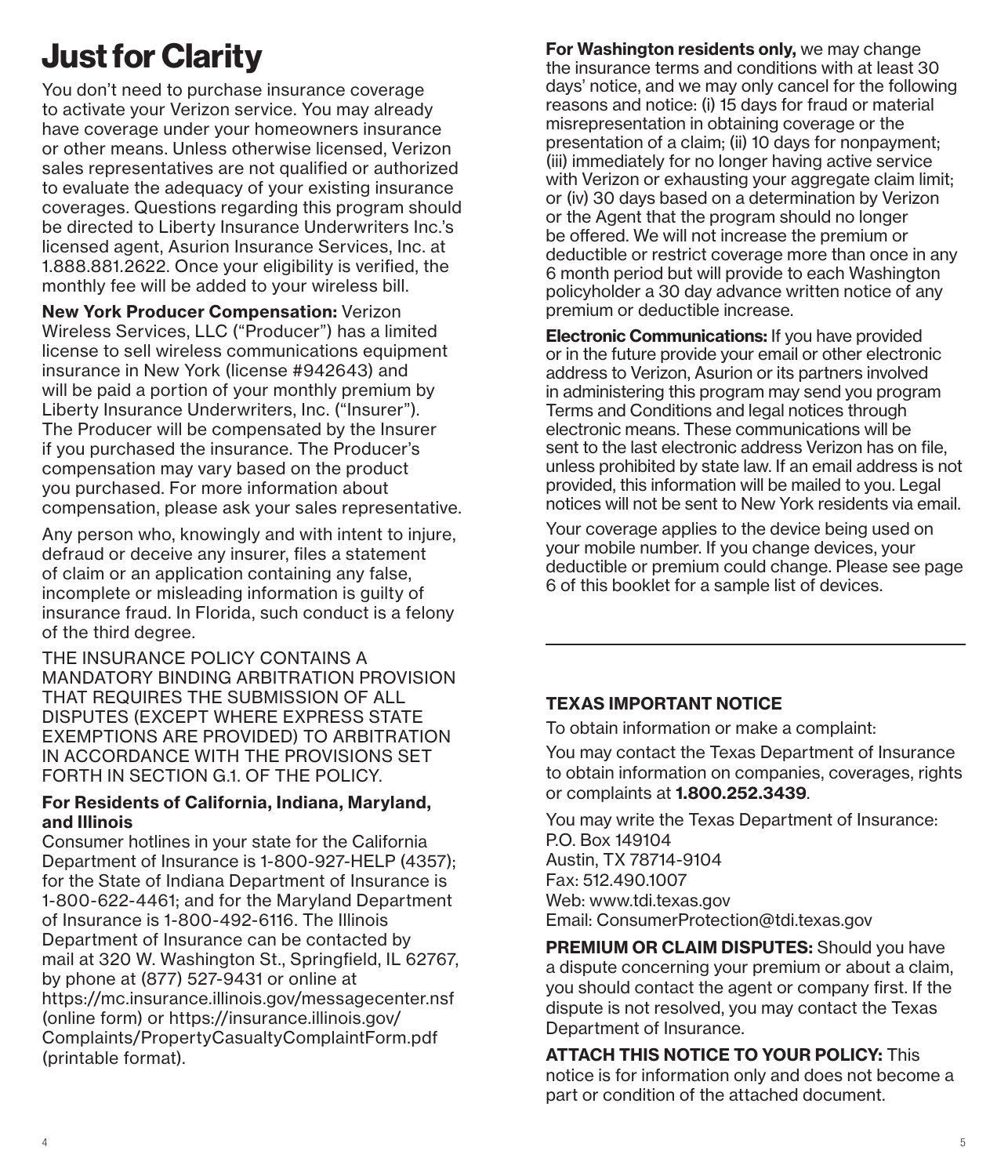# WPP Replacement Deductible Amounts

#### for select devices:

This deductible schedule may be changed from time to time, as some devices may be moved to a different tier during the term of enrollment.

| <b>Smartphones (Tier 1) and Watches</b> |                                                                                                                                                                                                                                                                                                                                                                                                                                                                                                                                                                                                                                                                                                                                                                                                                                                                                                                                                                                                                                        |  |
|-----------------------------------------|----------------------------------------------------------------------------------------------------------------------------------------------------------------------------------------------------------------------------------------------------------------------------------------------------------------------------------------------------------------------------------------------------------------------------------------------------------------------------------------------------------------------------------------------------------------------------------------------------------------------------------------------------------------------------------------------------------------------------------------------------------------------------------------------------------------------------------------------------------------------------------------------------------------------------------------------------------------------------------------------------------------------------------------|--|
| Deductible                              | Sample of devices                                                                                                                                                                                                                                                                                                                                                                                                                                                                                                                                                                                                                                                                                                                                                                                                                                                                                                                                                                                                                      |  |
| \$19                                    | No devices at this time                                                                                                                                                                                                                                                                                                                                                                                                                                                                                                                                                                                                                                                                                                                                                                                                                                                                                                                                                                                                                |  |
| \$129                                   | Apple <sup>®</sup> Watch Series 5 GPS + Cellular 40mm (Aluminum<br>Case), Apple® Watch Series 4 GPS + Cellular 40mm<br>(Aluminum Case), Apple® Watch SE (GPS + Cellular),<br>Apple® iPhone® 5s, Apple® iPhone® 6, Apple® iPhone® 6s,<br>Apple <sup>®</sup> iPhone <sup>®</sup> 7 (32 GB, 128 GB), Apple <sup>®</sup> iPhone <sup>®</sup> 8<br>(64 GB, 128 GB), Apple <sup>®</sup> iPhone® SE (2016), Apple®<br>iPhone <sup>®</sup> SE (2020) (64 GB, 128 GB), Apple® Watch Series<br>3 GPS + Cellular (Aluminum Case), Google Pixel 3A,<br>Google Pixel 3A XL, Kyocera DuraForce Pro 2, Samsung<br>Gear S3, Motorola MOTO Z2 Play, Motorola MOTO Z3,<br>Motorola MOTO Z4, Motorola ONE 5G UW, Samsung<br>Galaxy A50, Samsung Galaxy A51 (4G LTE), Samsung<br>Galaxy Watch, Samsung Galaxy Watch Active2                                                                                                                                                                                                                                |  |
| \$189                                   | Apple <sup>®</sup> Watch Series 5 GPS + Cellular 44mm (Aluminum<br>Case), Apple® iPhone® 6 Plus, Apple® iPhone® 6s Plus,<br>Apple <sup>®</sup> iPhone <sup>®</sup> 7 (256 GB), Apple® iPhone® 7 Plus (32<br>GB, 128 GB), Apple® iPhone® 8 (256 GB), Apple® iPhone®<br>8 Plus (64 GB, 128 GB), Apple® iPhone® SE (2020)<br>(256 GB), Apple® Watch Series 4 GPS + Cellular 44mm<br>(Aluminum Case), Apple® Watch Series 6 GPS + Cellular<br>(Aluminum Case), Google Pixel 2 (64 GB), Google Pixel<br>(32 GB), Google Pixel 4A (5G), Google Pixel XL (32 GB),<br>LG G5, LG G6, LG G7 ThinQ, LG V20, LG Velvet 5G,<br>Motorola Droid Turbo 2, Motorola Moto Z2 Force,<br>Samsung Galaxy A51 (5G), Samsung Galaxy S7, Samsung<br>Galaxy S7 Edge, Samsung Galaxy S8, Samsung Galaxy S9                                                                                                                                                                                                                                                       |  |
| \$229                                   | Apple <sup>®</sup> iPhone <sup>®</sup> 7 Plus (256 GB), Apple <sup>®</sup> iPhone <sup>®</sup> 8 Plus<br>(256 GB), Apple® iPhone® X, Apple® iPhone® XR, Apple®<br>iPhone <sup>®</sup> XS (64 GB, 256 GB), Apple® iPhone® XS Max (64<br>GB), Apple® iPhone® 11, Apple® iPhone® 11 Pro (64 GB,<br>256 GB), Apple® iPhone® 11 Pro Max (64 GB), Apple®<br>iPhone <sup>®</sup> 12 Mini, Apple® iPhone® 12, Apple® iPhone® 12<br>Pro (128 GB, 256 GB), Apple® iPhone® 12 Pro Max (128<br>GB), Google Pixel 2 XL, Google Pixel 3, Google Pixel 3 XL,<br>Google Pixel 4, Google Pixel 4 XL, Google Pixel 5, LG G8<br>ThinQ, LG V40 ThinQ, LG V60 ThinQ, Motorola Edge Plus,<br>Samsung Galaxy A71 (5G), Samsung Note 10 (256 GB),<br>Samsung Note 10+ (256 GB), Samsung Note 9, Samsung<br>Note 20, Samsung Galaxy S10 (4G LTE), Samsung Galaxy<br>S10+ (128 GB), Samsung Galaxy S10e, Samsung Galaxy<br>S20, Samsung Galaxy S20 Fan Edition, Samsung Galaxy<br>S21, Samsung Galaxy S8+, Samsung Galaxy S9+,<br>Samsung Galaxy S10 5G (256 GB) |  |

# Smartphones (Tier 1) and Watches - *Continued*

Deductible Sample of devices

| \$249 | Apple® iPhone® XS (512 GB), Apple® iPhone® XS Max<br>(256 GB, 512 GB), Apple® iPhone® 11 Pro (512 GB),<br>Apple <sup>®</sup> iPhone <sup>®</sup> 11 Pro Max (256 GB, 512 GB), Apple <sup>®</sup><br>iPhone <sup>®</sup> 12 Pro (512 GB), Apple® iPhone® 12 Pro Max<br>(256 GB, 512 GB), Samsung Galaxy Z Fold2, Samsung<br>Galaxy S10+ (512 GB), Samsung Galaxy S20+ 5G (128<br>GB), Samsung Galaxy S20 Ultra 5G (128 GB), Samsung<br>Galaxy S21 Ultra 5G (128 GB), Samsung Note 10+ 5G<br>(256 GB), Samsung Note 20 Ultra 5G |
|-------|-------------------------------------------------------------------------------------------------------------------------------------------------------------------------------------------------------------------------------------------------------------------------------------------------------------------------------------------------------------------------------------------------------------------------------------------------------------------------------------------------------------------------------|
|-------|-------------------------------------------------------------------------------------------------------------------------------------------------------------------------------------------------------------------------------------------------------------------------------------------------------------------------------------------------------------------------------------------------------------------------------------------------------------------------------------------------------------------------------|

# Basic Phones and Tablets (Tier 2)

|       | Deductible Sample of devices                                                                                                                                                                                                                                                                                                                                    |
|-------|-----------------------------------------------------------------------------------------------------------------------------------------------------------------------------------------------------------------------------------------------------------------------------------------------------------------------------------------------------------------|
| \$19  | Samsung Galaxy A10e, Samsung Galaxy J3 V, Samsung<br>Galaxy J7 V, Kyocera Dura XV LTE, Jetpack MiFi6620L,<br>Jetpack MHS900L, Jetpack MiFi8800L, Samsung Galaxy<br>A20, LG K20 V, Motorola MOTO G7 Power, Gizmo Watch,<br>Samsung Galaxy Tab A 8.0" (2019), Samsung Galaxy<br>Tab A 8.4", Samsung Galaxy Tab E 8.0", Samsung Galaxy<br>Tab E, Ellipsis 8 Tablet |
| \$129 | Apple® iPad® 10.2" 32 GB (2019, 2020), Apple® iPad®<br>32 GB (2017), Apple® iPad® 9.7" 32 GB (2018), Samsung<br>Galaxy Tab S5e 10.5", Samsung Galaxy Tab A 10.5"                                                                                                                                                                                                |
| \$189 | Apple® iPad® 9.7" 128 GB (2018), Apple® iPad® 10.2"<br>128 GB (2019, 2020), Apple® iPad® 128 GB (2017),<br>Apple <sup>®</sup> iPad <sup>®</sup> Air 16 GB, 32 GB (2013, 2014), Apple®<br>iPad <sup>®</sup> Mini 16 GB, 64 GB, Samsung Galaxy Tab 4 64 GB                                                                                                        |
| \$229 | Apple® iPad® Pro 11", Apple® iPad® Pro 12.9, Apple®<br>iPad <sup>®</sup> Pro 10.5", Apple® iPad® Pro 9.7", Apple® iPad®<br>Mini 128 GB, Apple® iPad® Air 64 GB (2020), Apple®<br>iPad <sup>®</sup> Air 128 GB, 256 GB, Samsung Galaxy Tab S6                                                                                                                    |
| \$249 | No devices at this time                                                                                                                                                                                                                                                                                                                                         |

| <b>Cracked Screen Repair</b> |                                                                                        |
|------------------------------|----------------------------------------------------------------------------------------|
| Deductible                   | NOTE: Repair is available on select smartphones,                                       |
| \$29                         | subject to parts availability. To check availability,<br>go to phoneclaim.com/Verizon. |
| \$19                         | Multi-Device plans only                                                                |

#### All deductibles are nonrefundable, and per approved claim.

If you don't see your device, go to phoneclaim.com/Verizon or call 1-888-881-2622. \$69 deductible tier does not apply to any device models at this time but may be used in the future.

DROID is a trademark of Lucasfilm Ltd. and its related companies. Used under license. Apple, Apple logo, iPad, and iPhone are trademarks of Apple Inc., registered in the U.S. and other countries. All other trademarks, service marks, and product brands that appear herein are the property of their respective owners.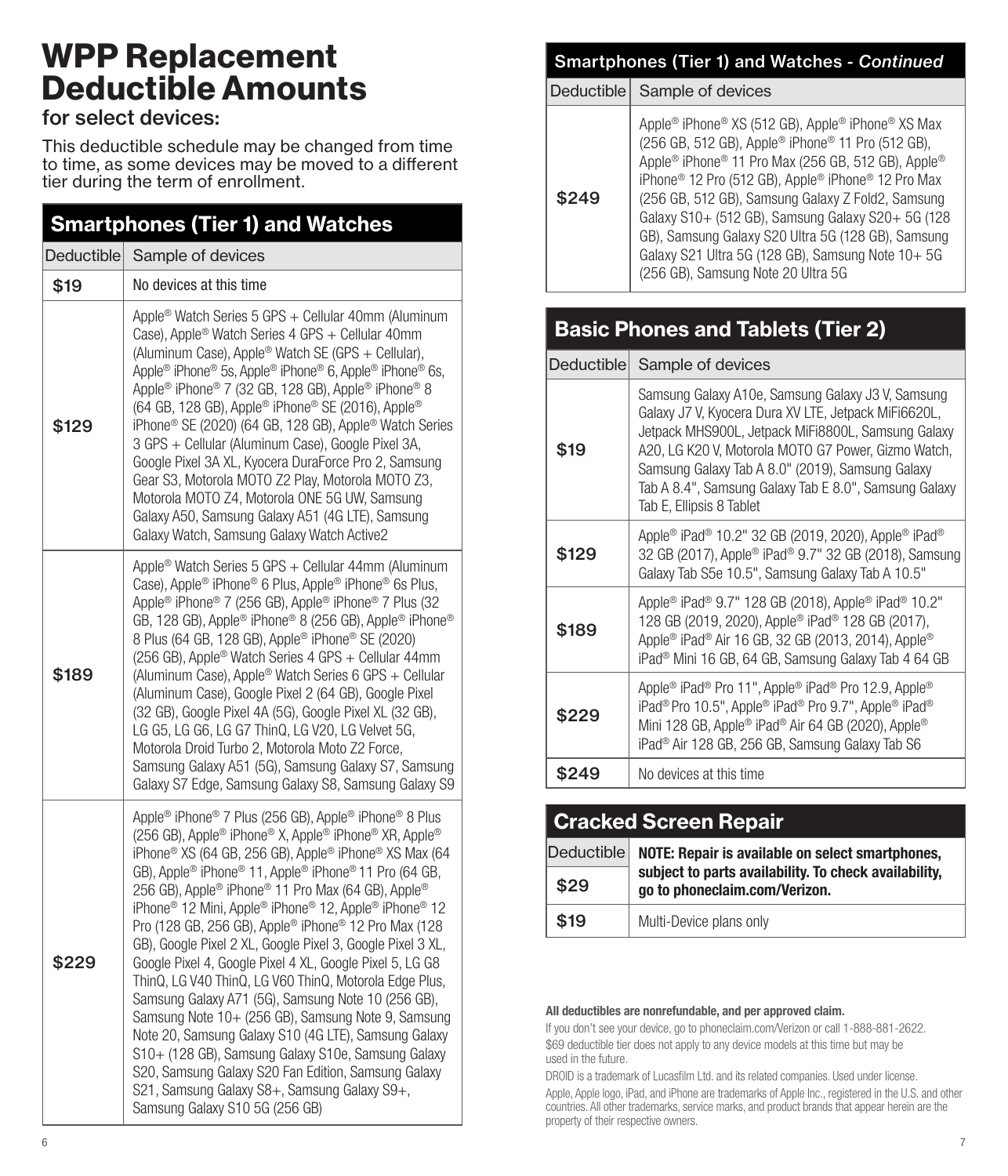Wireless Communications Equipment Coverage Insurance Policy By: in Georgia, LM General Insurance Company, in Indiana, Indiana Insurance Company, in New Jersey, Liberty Mutual Mid-Atlantic Insurance Company, and in all other states, Liberty Insurance Underwriters Inc., or one of its insurance company affiliates.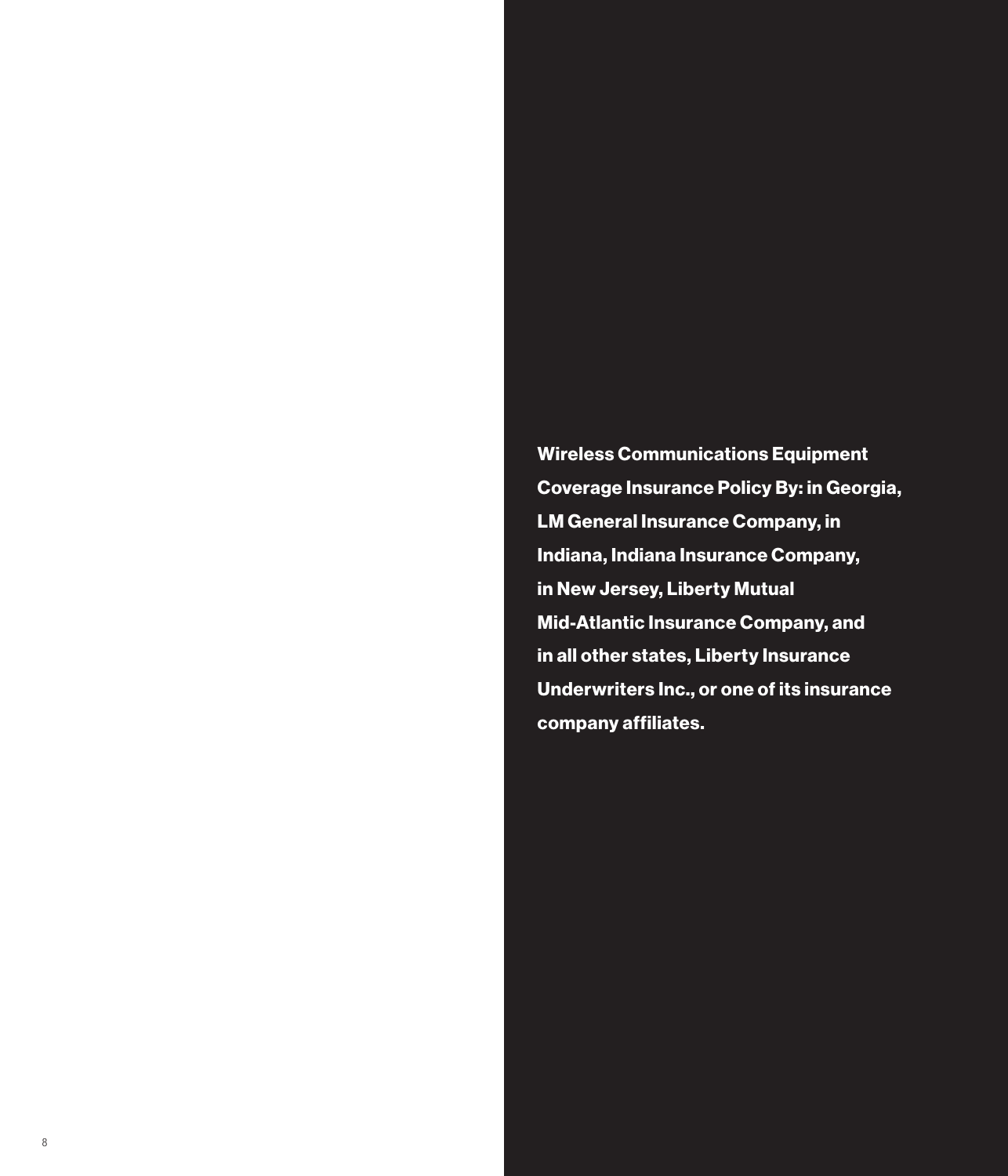# WIRELESS COMMUNICATIONS EQUIPMENT COVERAGE INSURANCE POLICY

Various provisions in the policy restrict coverage. Read the entire policy carefully to determine rights, duties and what is and is not covered.

The words "we," "us" and "our" refer to the insurer providing coverage, in Georgia: LM General Insurance Company, in Indiana: Indiana Insurance Company, in New Jersey: Liberty Mutual Mid-Atlantic Insurance Company, and in all other states: Liberty Insurance Underwriters Inc., or one of its insurance company affiliates.

The terms "you" and "your" mean, as the context requires, the First Named Insured or any Additional Insured or both.

The word "Agent" refers to Asurion Insurance Services, Inc.

The term "Authorized Service Center" means the service center providing repair and replacement services on our behalf.

The term "Wireless Service Provider" means Verizon Wireless, who is the First Named Insured, providing the Covered Property.

#### A. COVERAGE

In exchange for premium paid when due, we agree to provide the coverage as stated in the policy on a month to month basis, provided that any covered damage or loss to the Covered Property is sustained while your coverage is in effect.

#### 1. Who Is Covered

#### a. First Named Insured

The First Named Insured is Verizon Wireless for its interest in Covered Property.

#### b. Additional Insureds

The First Named Insured has the right to request Additional Insured status for a customer for his or her interest in the Covered Property which he, she or it owns (references herein to "Insured" refer collectively to "First Named Insured" and "Additional Insured"). Requests for coverage for Additional Insureds are subject to our approval.

(1) Line Based Coverage provides coverage for Covered Property in use on a specific enrolled mobile number active on the account for wireless communication service with the Wireless Service Provider.

For devices with multiple-SIM capability, two (2) separate enrolled mobile numbers that are active on the account for wireless communication service with the Wireless Service Provider may be in use on the same Covered Property.

(2) Account Based Coverage provides coverage for Covered Property in use on the mobile numbers that (1) are active on the Additional Insured's enrolled account for wireless communication service with the Wireless Service Provider; and (2) have been registered for coverage by the Additional Insured as described in Section A.2. below

When an enrolled mobile number is removed from the Additional Insured's account with the Wireless Service Provider, coverage ceases immediately for any Covered Property associated with that mobile number, unless the Covered Property has multiple-SIM capability and is also in use on a separate enrolled mobile number.

#### 2. Covered Property

Covered Property means only the mobile wireless communications equipment as follows:

a. If you have subscribed to Line Based Coverage:

Covered Property means the wireless device owned by you for which: 1) the unique identification number (International Mobile Equipment Identity (IMEI)), Electronic Serial Number (ESN), or Mobile Equipment ID (MEID) of such wireless device is reflected in the records of the Wireless Service Provider at the time your coverage initially became effective; and 2) for which outgoing airtime usage has been logged with the Wireless Service Provider on the account after coverage became effective; unless you have logged outgoing airtime on a different wireless phone immediately prior to the time of loss, in which case such wireless device becomes the Covered Property so long as: i) such wireless device is owned by you and you provide us proof of ownership and ii) airtime usage was logged on such device on the account with the Wireless Service Provider immediately prior to the time of loss.

b. If you have subscribed to Account Based

**Coverage:** When you enroll in Account Based Coverage for Small / Medium Business, you receive the number of coverage slots (i.e., enrolled mobile numbers) that corresponds to the number of mobile numbers on your account, as indicated in the chart in section C.3. ("Limits of Liability"), each of which can be registered to one mobile number in use on your account with the Wireless Service Provider. To register one of your mobile numbers to an available coverage slot, you must register it with Asurion.

When you register a mobile number on an enrolled account under an available coverage slot, the device in use on the registered mobile number becomes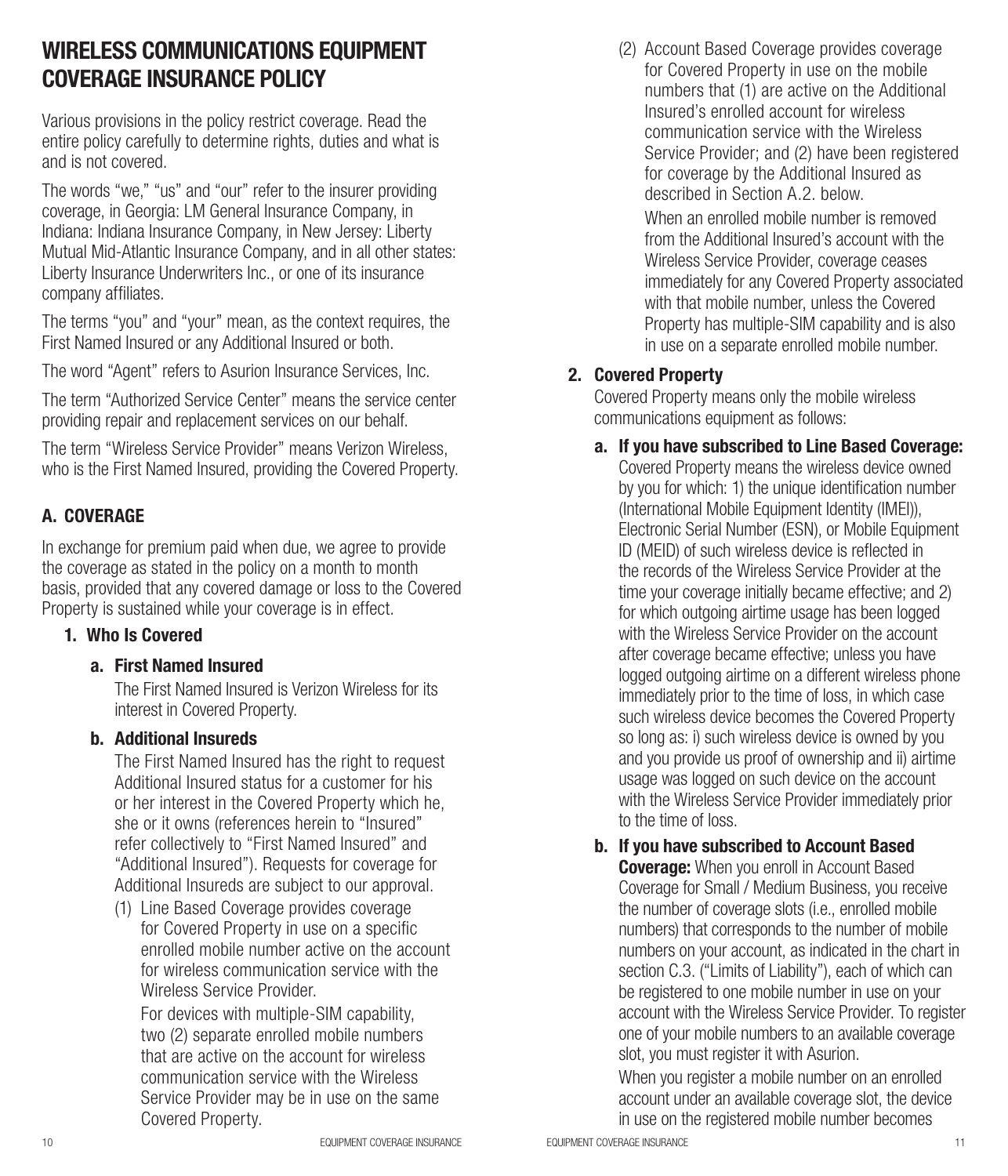Covered Property so long as the device: a) is owned by you; b) the device's unique identification number (International Mobile Equipment Identity (IMEI), Electronic Serial Number (ESN), or Mobile Equipment ID (MEID)) is reflected in the records of the Wireless Service Provider; and c) outgoing airtime usage has been logged by the device with the Wireless Service Provider on your account after your account was enrolled in Account Based Coverage for Small / Medium Business. If you change the device in use in a coverage slot, the new device becomes the Covered Property in place of the previous device so long as the requirements of this paragraph are met. Devices that have been registered in a coverage slot, will remain in that slot for 12 months from the date of loss for Covered Property associated with that mobile number.

You may only register for the number of devices shown in the coverage slots column of the Limits Chart for the coverage tier for which you are enrolled (see the chart in Section C.3. ("Limits of Liability")). If you fill all of your available coverage slots, the Agent will contact you to discuss your options. Adding or removing mobile numbers to or from your account may change your total number of available coverage slots and your monthly premium. Please review the Verizon Device Protection Business Program brochure or contact Asurion or the Wireless Service Provider regarding your coverage or eligible mobile number registration.

c. The following applies to both Line Based Coverage and Account Based Coverage:

Covered Property includes an accessory used with the Covered Property at the time of loss, specifically: one (1) standard battery (attached to wireless device at time of loss); and one (1) standard home charger. In addition to the foregoing, accessories used with connected wearable devices that are Covered Property at the time of loss, include: one (1) standard wrist band (attached to the device at the time of loss) of like kind and quality to the band received at time of purchase (not to include bands purchased separately from the watch).

#### 3. Coverage Period

Coverage is provided for the policy period shown in the Declarations subject to Section G.4.b.

#### 4. Coverage Territory

We insure the Covered Property wherever it is located in the world.

We may require any claims occurring outside the United States or its territories to be processed in the United States.

# 5. Covered Causes of Loss

Covered Causes of Loss means risks of being lost, stolen or directly damaged, except as limited or excluded elsewhere in the policy.

*In the State of Florida, the above paragraph A.5. is replaced in its entirety by the following:*

# 5. Covered Causes of Loss

Covered Causes of Loss means risks of mechanical or electrical breakdown or being lost, stolen or directly damaged, except as limited or excluded elsewhere in the policy.

# 6. Property Not Covered

Covered Property does not include:

- **a.** Contraband or property in the course of illegal transportation or trade.
- **b.** Data, meaning information input to, stored on, or processed by the Covered Property. This includes documents, databases, messages, licenses, contact information, passwords, books, games, magazines, photos, videos, ringtones, music, and maps.
- c. Proprietary electronic devices included with automobile systems and any motor vehicle or watercraft original or after-market equipment or accessories, whether or not permanently installed, including any antenna or wiring.
- d. Property that has been entrusted to (including property in-transit) others for any service, repair or replacement, other than the Authorized Service Center or its designee.
- **e.** Nonstandard Software, meaning software other than Standard Software. "Standard Software" means the operating system pre-loaded on or included as standard with the Covered Property from the manufacturer.
- f. Wireless Equipment whose unique identification number (including serial number, ESN, MEID, IMEI or similar unique identification number) has been altered, defaced or removed.
- **g.** Nonstandard External Media, meaning physical objects on which data can be stored but which are not integrated components of the Covered Property required for it to function. This includes data cards, memory cards, external hard drives, and flash drives. Nonstandard External Media does not include Standard External Media. "Standard External Media" means physical objects on which data can be stored and that came standard in the original packaging with the Covered Property from the manufacturer but which are not integrated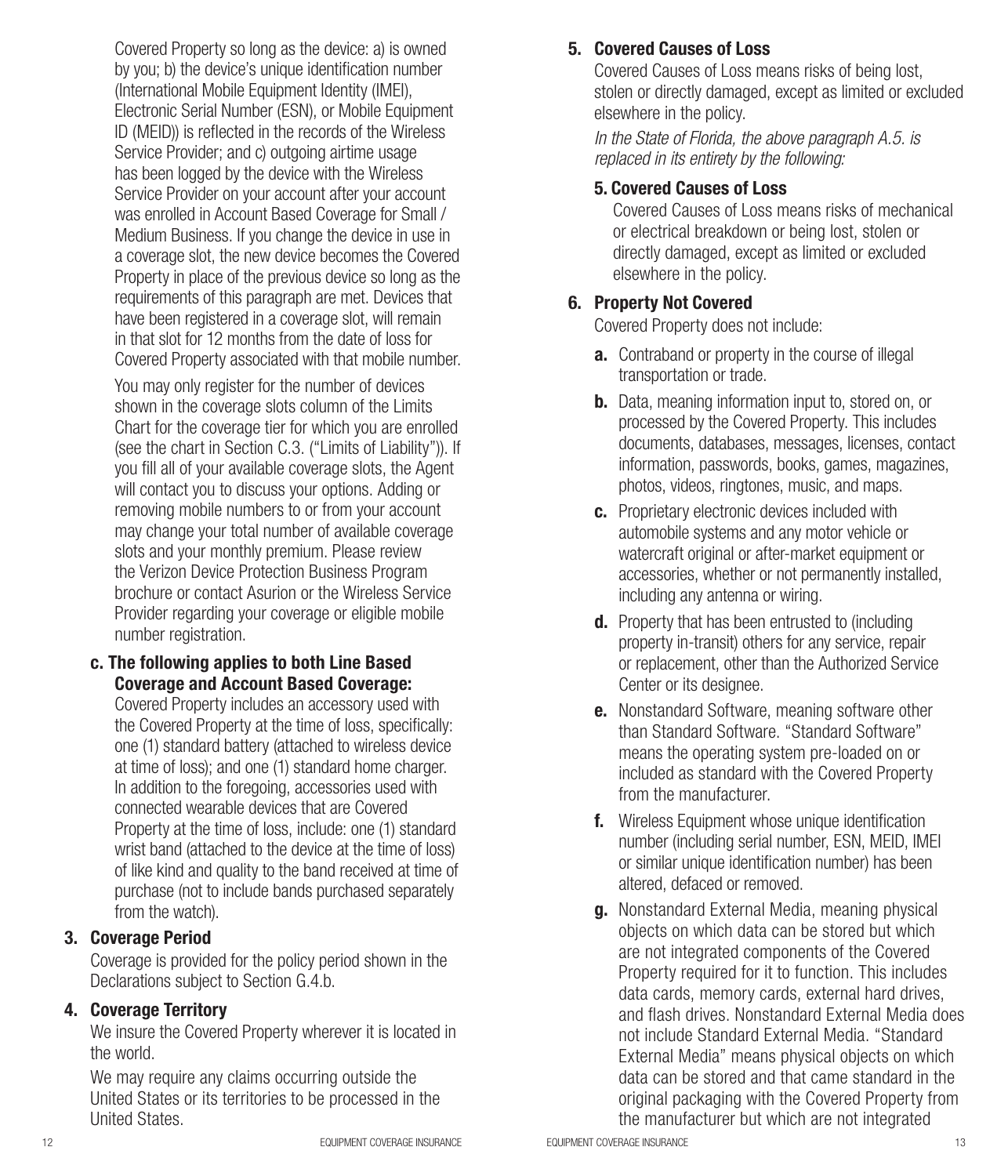components of the Covered Property required for it to function.

- **h.** Any property you lease, rent or hold for others.
- i. Any other equipment or accessories not described as Covered Property.
- **j.** Batteries (unless otherwise covered as a covered accessory when part of a loss to other Covered Property).

*In the State of Florida, the above paragraph A.6.j. is deleted in its entirety.*

#### B. EXCLUSIONS

This insurance does not apply to loss or damage identified in any of the following or directly or indirectly caused by or resulting from any of the following:

#### 1. Governmental Authority

Seizure or destruction of property by order of governmental authority.

#### 2. Nuclear Hazard

Nuclear reaction or radiation, or radioactive contamination, however caused. If physical loss or damage by fire ensues, we will pay only for such ensuing loss or damage.

#### 3. War

(a) War, including undeclared or civil war;

- (b) Warlike action by a military force; or
- (c) Insurrection, rebellion, revolution, usurped power or action taken by governmental authority in hindering or defending against any of these.

Such loss or damage is excluded regardless of any other cause or event that contributes concurrently or in any sequence to the loss or damage.

#### 4. Delay, Loss of Use

Indirect or consequential loss or damage, including loss of use, interruption of business, loss of service, loss of market, loss of time, loss of profits, inconvenience or delay in repairing or replacing lost or damaged Covered Property.

#### 5. Electrical and Mechanical Breakdown

Failure of Covered Property to operate due to a faulty part or workmanship or normal wear and tear when operated according to the manufacturer's instructions. *The above paragraph B.5. is deleted in Florida and* 

*not replaced.*

#### 6. Dishonest or Criminal Acts

Dishonest, fraudulent or criminal acts by you, any authorized user of the Covered Property, anyone you entrust with the Covered Property, or anyone else with

an interest in the Covered Property for any purpose, whether acting alone or in collusion with others.

#### 7. Obsolescence

Obsolescence or depreciation.

#### 8. Recall or Design Defect

(a) Manufacturer's recall; or

(b) Error or omission in design, programming or system configuration.

#### 9. Cosmetic Damage

Cosmetic damage, however caused, that does not affect the manufacturer's intended use. This includes:

- (a) Cracking, marring, or scratching.
- (b) Change in color or other change in the exterior finish.
- (c) Expansion or contraction.

#### 10. Covered Under Warranty

Loss or damage that is covered under the manufacturer's warranty. In the event we have knowledge of a prior malfunction, proof of repair may be required before coverage for future claims is applicable.

#### 11. Late Claims

Claims not reported as required by Section E.3. of the policy.

#### 12. Programming, Repair Work

Programming, cleaning, adjusting, repairing, modifying, installing, servicing, maintaining, or performing any other work upon Covered Property.

#### 13. Virus

Computer virus or any other malicious code or similar instruction that:

- (a) Disrupts the normal operation of the Covered Property; or
- (b) Results in destruction of or unsuitability of data or programs stored in the Covered Property.

#### 14. Voluntary Parting

Voluntarily parting with Covered Property by an Insured or by any person entrusted with Covered Property, whether or not induced to do so by any fraudulent scheme, trick, device or false pretense.

#### 15. Intentional Loss or Damage

Abuse, intentional acts, or use of the Covered Property in a manner inconsistent with the use for which it was designed, intended, or advised by the manufacturer or that would void the manufacturer's warranty.

#### 16. Pollution

14 EQUIPMENT COVERAGE INSURANCE EQUIPMENT COVERAGE INSURANCE 15 The discharge, dispersal, seepage, migration or escape of pollutants. Pollutants means any solid, liquid,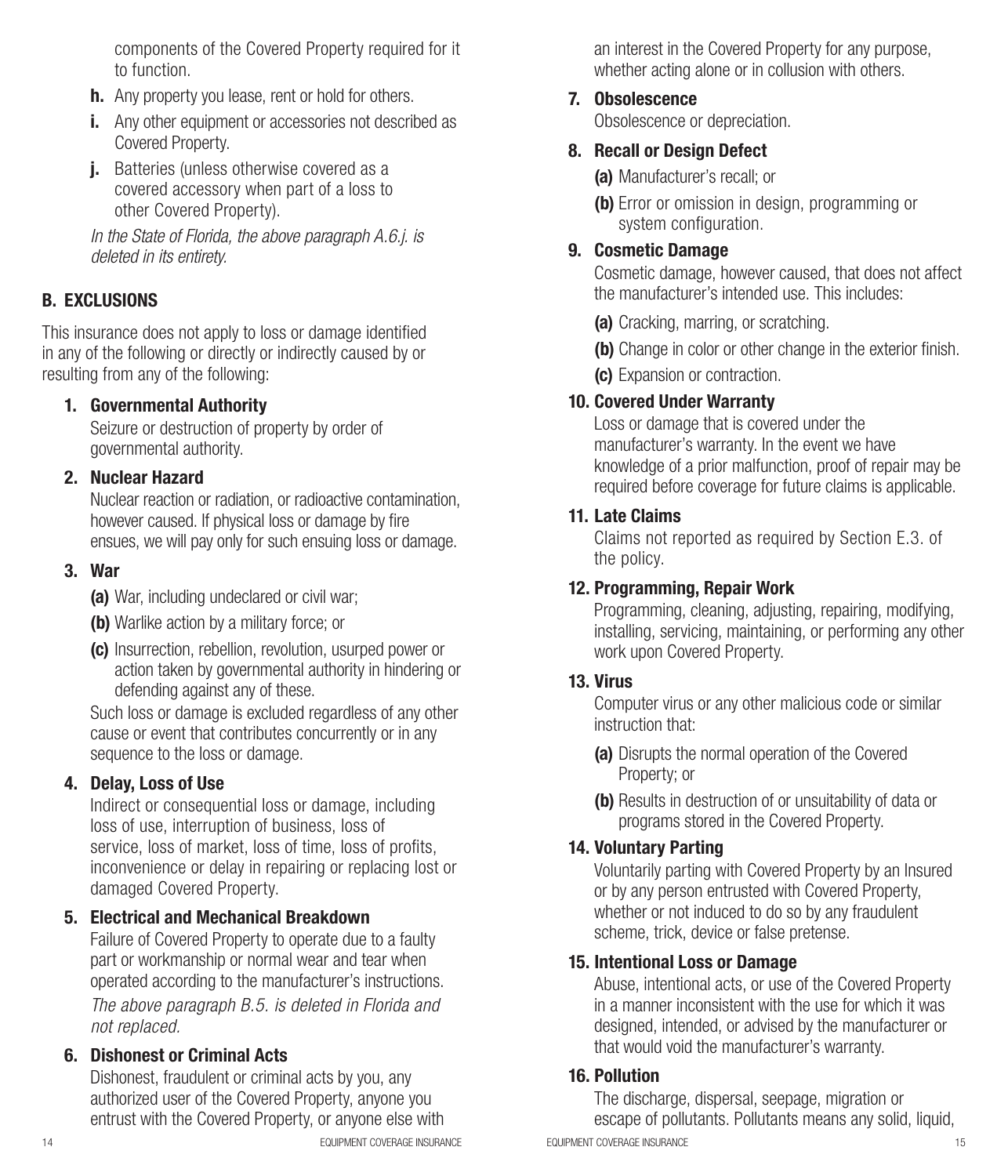gaseous, or thermal irritant or contaminant including smoke, vapor, soot, fumes, acid, alkalis, chemicals, artificially produced electric fields, magnetic field, electromagnetic field, sound waves, microwaves, and all artificially produced ionizing or non-ionizing radiation and/or waste. Waste includes materials to be recycled, reconditioned or reclaimed.

#### 17. Fees or Charges

Any fees or charges assessed by Verizon Wireless, whether the charges incurred are legitimate or fraudulent.

#### 18. Failure to Mitigate

Failure to do what is reasonably necessary to minimize the loss and to protect the Covered Property from any further loss.

#### 19. Vermin

Insects, rodents, or other vermin.

#### C. LIMITS OF INSURANCE

1. The most we will spend in any one occurrence to repair or replace Covered Property is either:

| Limit of<br><b>Insurance</b> | <b>Applies to Covered Property</b><br>in Schedule                                                                                                                                                                                                |
|------------------------------|--------------------------------------------------------------------------------------------------------------------------------------------------------------------------------------------------------------------------------------------------|
| \$400                        | <b>None</b>                                                                                                                                                                                                                                      |
| \$3.000                      | A, B, C, D, E, F, G, H, I, J, K, L, M, N,<br>0, P, Q, R, S, T, U, V, W, X, Y, Z, AA,<br>BB, CC, DD, EE, FF, GG, HH, II, JJ, KK,<br>LL, MM, NN, OO, PP, QQ, RR, SS, TT,<br>UU, VV, WW, XX, YY, ZZ, AAA, BBB,<br>CCC, DDD, EEE, FFF, JJJ, KKK, LLL |

This Limit of Insurance applies separately to each claim.

2. When Line Based Coverage is chosen by the Additional Insured, each Additional Insured is limited to three (3) losses for lost, stolen or directly damaged, and unlimited cracked screen in any consecutive 12 month time period, including losses incurred during any prior consecutive policy period. When this limit is exhausted, coverage will cease immediately and we will notify the Additional Insured that coverage has ceased and no future premiums are due.

*In the State of Florida, the above paragraph C.2. is replaced in its entirety by the following:* 

- 2. When Line Based Coverage is chosen by the Additional Insured, each Additional Insured is limited to three (3) losses for mechanical or electrical breakdown or being lost, stolen or directly damaged, and unlimited cracked screen losses in any consecutive 12 month time period, including losses incurred during any prior consecutive policy period. When this limit is exhausted, coverage will cease immediately and we will notify the Additional Insured that coverage has ceased and no future premiums are due.
- 3. When Account Based Coverage is chosen by the Additional Insured, the maximum number of losses in any consecutive 12 month time period, including losses incurred during any prior consecutive policy period, for each Additional Insured's account is limited to the applicable aggregate limit as shown below and unlimited cracked screen losses:

| <b>Coverage Tiers</b><br>based on Total<br><b>Enrolled Mobile</b><br><b>Numbers</b> | <b>Available</b><br><b>Coverage</b><br><b>Slots</b> | <b>Shared</b><br><b>Claims</b> |
|-------------------------------------------------------------------------------------|-----------------------------------------------------|--------------------------------|
| $3-10$                                                                              | 3                                                   | 6                              |
| $11 - 24$                                                                           | 11                                                  | 22                             |
| $25 - 49$                                                                           | 25                                                  | 50                             |

The applicable Aggregate Limit is determined based on the total number of enrolled mobile numbers on an Additional Insured's account with the Wireless Service Provider at the time coverage for the Additional Insured begins. If during the coverage period, the Additional Insured adds or removes enrolled mobile numbers from their account with the Wireless Service Provider, the Aggregate Limit will automatically adjust after completion of each covered claim based on the total number of enrolled mobile numbers on their account immediately after completion of the claim. If the number of losses in the prior 12 month time period equals or exceeds the Aggregate Limit applicable after completion of the claim, coverage will cease immediately.

When this limit is exhausted, we will notify the Additional Insured that coverage has ceased and no future premiums are due.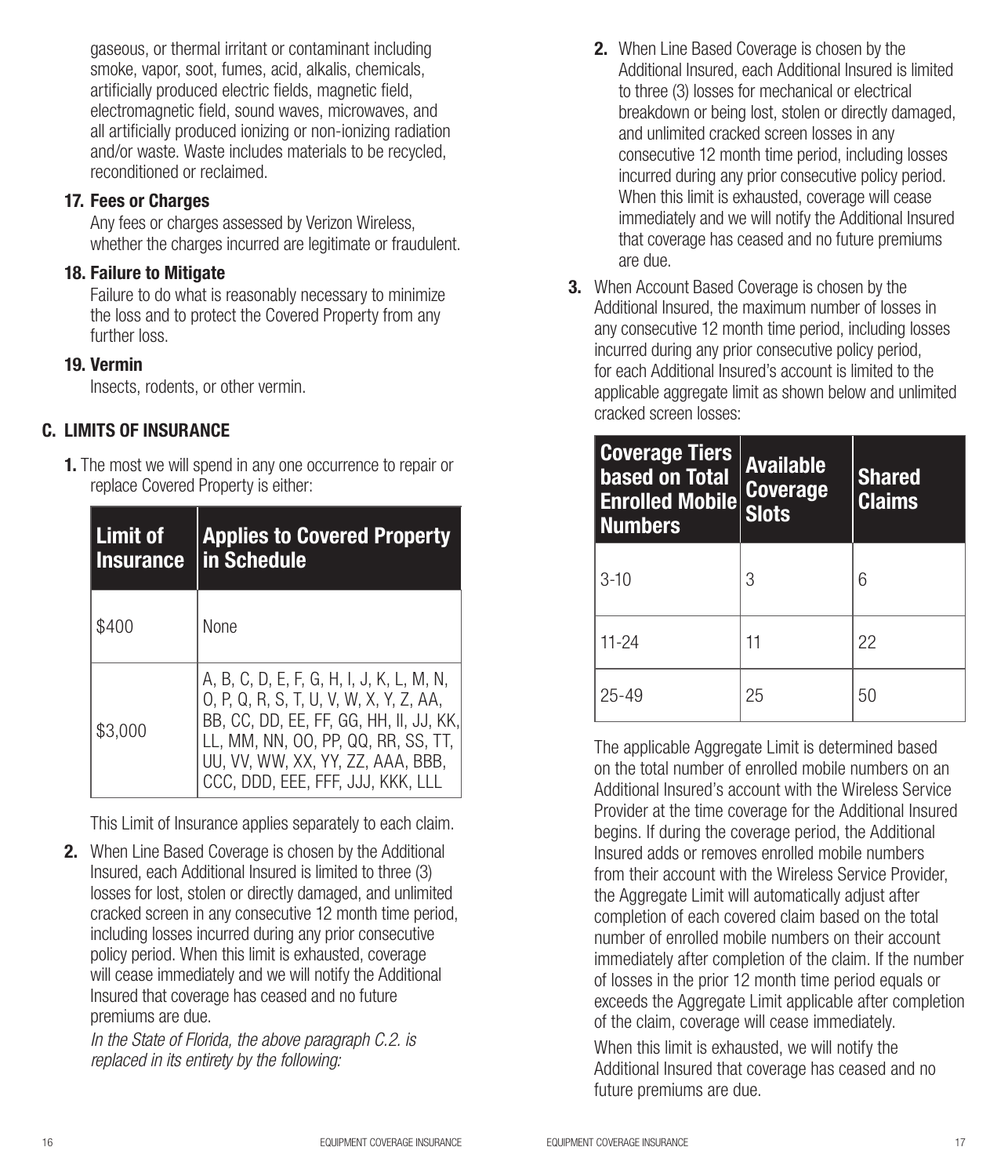# D. DEDUCTIBLE

The Deductible is as follows:

| <b>Deductible</b> | <b>Applies to Covered Property</b><br>in Schedule |
|-------------------|---------------------------------------------------|
| \$19              | A, F, S, X, BB, GG, KK, PP, TT, YY,<br>CCC, HHH   |
| \$29              | ШL                                                |
| \$129             | B, G, T, Y, CC, HH, LL, QQ, UU, ZZ,<br>DDD, III   |
| \$189             | C, H U, Z, DD, II, MM, RR, VV, AAA,<br>EEE, JJJ   |
| \$229             | D. I. V. AA. EE. JJ. NN. SS. WW. BBB.<br>FFF. KKK |
| \$249             | E, W, FF, OO, XX, GGG                             |

This deductible is non-refundable and is payable at the time a loss is approved by the Agent. This Deductible will apply to each filed and approved covered claim, and does not reduce the Limit of Insurance. Only an Insured may pay the Deductible.

#### E. INSURED'S DUTIES IN EVENT OF LOSS TO INSURED'S COVERED PROPERTY

In the event of loss or damage to Covered Property, the Insured presenting the claim must cooperate with us and see that the following are done:

#### 1. Suspend Wireless Service

Suspend your wireless communication service, if applicable, as soon as possible if the Covered Property is lost or stolen.

#### 2. Notify Police

If a claim involves a violation of law or any loss of possession, notify the police and obtain a police report or case number, the police station phone number, and the officer's name and badge number taking the report. If requested, provide a copy of the police report to Asurion Insurance Services, Inc. within 30 days of request.

#### 3. Notify Agent, Give Description

Notify the Asurion Insurance Services, Inc. within 90 days of the time of loss.

Give a complete description of:

- **a.** The Covered Property, including make and model, wireless number, if applicable, and unique identification number (such as serial number, ESN, MEID, IMEI or similar unique identification number); and
- **b.** How, when and where the loss or damage occurred.

# 4. Protect

Take all reasonable steps to protect the Covered Property from further damage.

# 5. Permit Inspection

Permit us or our Agent to inspect the damaged property. If we request to evaluate your equipment failure prior to completion of your claim, we may require you to take the Covered Property to a specified location in your area, or send it to the Agent or Authorized Service Center at our expense.

# 6. Statement Under Oath

If requested by us or our Agent, submit to questioning under oath about a claim or other matter relating to the policy. In such event, the answers must be signed and may be recorded.

#### 7. Proof of Loss and Ownership

If required, provide:

- a. Proof of ownership, such as a bill of sale, receipt, proof of purchase or warranty exchange.
- **b.** A signed, sworn proof of loss or damage containing the information we or our Agent request to settle the claim. We may require this statement to be notarized, for which you may incur a nominal fee.
- c. A copy of government-issued photo identification.
- d. Other records and documents that may be reasonably requested.

These records must be provided within 30 days after our request for the documentation.

#### 8. Return of Damaged and/or Malfunctioning Covered Property

The Additional Insured is required to return the damaged property including, if coverage is provided under the policy, property that suffered mechanical and electrical breakdown, to the Authorized Service Center or other designated location. If the replacement equipment is sent to you, you will be provided a prepaid shipping label and envelope in which to return the damaged property.

Disposal of the damaged Covered Property other than by returning it to the Authorized Service Center, or other location designated by us, requires the prior consent of us or our Agent.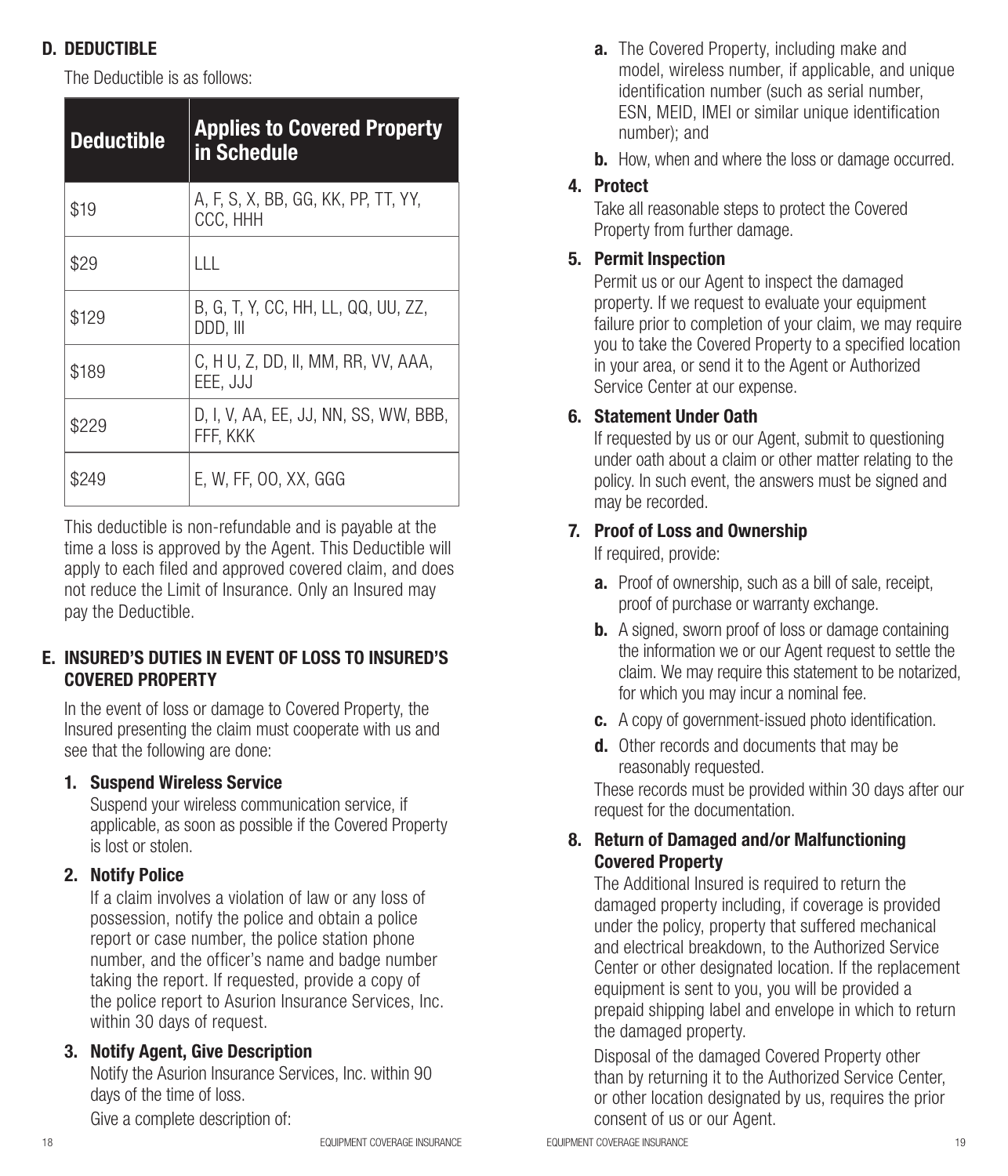If the damaged Covered Property is not returned as directed within 15 days of the receipt of the replacement equipment, a Non-Return Fee as applicable to the model of Covered Property, not to exceed three hundred dollars (\$300) may be charged to the Additional Insured.

Any recovery of lost or stolen property will accrue entirely to our benefit.

#### 9. Take Delivery

We may make available to you the approved replacement equipment for pick up at your Wireless Service Provider. We may also ship the approved replacement equipment through our Authorized Service Center directly to you within the United States for which you must be available to take delivery of the replacement equipment within 30 days of claim authorization. If you are not available at the time you agree to take delivery, you may be required to pay the costs of reshipping your replacement equipment.

#### F. OUR DUTIES IN EVENT OF LOSS

#### 1. When We Repair or Replace

If a claim is made, we or Asurion Insurance Services, Inc. will notify the Insured of Asurion Insurance Services, Inc.'s assessment of the claim within 10 days after we or Asurion Insurance Services, Inc. receives all the information requested from the Insured presenting the claim.

Repair or replacement of the lost or damaged Covered Property will be done within 30 days after the Insured, or his or her designee has complied with all the terms of the policy, and we have agreed with the Insured about the repair or replacement.

Devices with multi-SIM capability can have multiple mobile telephone numbers for wireless communication services with the Wireless Service Provider on a single device. If the Covered Property has multiple-SIM capability, and you have more than two (2) enrolled mobile numbers in use on the Covered Property at the time of loss, you are eligible for only one (1) repair or replacement on one (1) enrolled mobile number in use on the Covered Property at the time of loss.

#### 2. Our Options

At our option, we or the Authorized Service Center may repair the Covered Property with substitute parts or provide substitute equipment that:

- **a.** Is of like kind, quality and functionality;
- **b.** Is either new, refurbished or remanufactured, and may contain original or non-original manufacturer parts; and
- c. May be a different brand, model or color.

#### 1. Arbitration Agreement

Please read this Arbitration Agreement carefully. It affects your rights. Most of your concerns about the policy can be addressed simply by contacting us at 1.888.881.2622. In the unlikely event we cannot resolve any disputes, including any claims under the policy, that you or we may have. YOU AND WE AGREE TO RESOLVE THOSE DISPUTES THROUGH EITHER BINDING ARBITRATION OR SMALL CLAIMS COURT INSTEAD OF THROUGH COURTS OF GENERAL JURISDICTION. YOU AND WE AGREE THAT ANY ARBITRATION WILL TAKE PLACE ON AN INDIVIDUAL BASIS ONLY. YOU AND WE AGREE TO WAIVE THE RIGHT TO A TRIAL BY JURY AND TO PARTICIPATE IN CLASS ARBITRATIONS AND CLASS ACTIONS.

Arbitration is more informal than a lawsuit in court. Arbitration uses a neutral arbitrator instead of a judge or jury. It has more limited discovery than in court and is subject to limited review by courts. Arbitrators can award the same damages and relief that a court can award. For the purpose of this Arbitration Agreement, references to "we," "us" and "our" includes Liberty Insurance Underwriters Inc., our Agent, the First Named Insured and their respective parents, subsidiaries, affiliates, agents, employees, successors and assigns. The policy evidences a transaction in interstate commerce, and thus the Federal Arbitration Act governs the interpretation and enforcement of this Arbitration Agreement. This Arbitration Agreement shall survive the termination of the policy.

This Arbitration Agreement is intended to be interpreted broadly, and it includes any dispute: (1) arising out of or relating in any way to the policy or to the relationship between You and Us, whether based in contract, tort, statute, fraud, misrepresentation or otherwise; (2) that arose either before this Arbitration Agreement or policy was entered into by you and us or that arises after this Arbitration Agreement or policy is terminated; and (3) that currently is the subject of a purported class action litigation in which you are not a member of a certified class. Notwithstanding the foregoing, this Arbitration Agreement does not preclude you from bringing an individual action in small claims court or from informing any federal, state or local agencies or entities of your dispute. Such agencies or entities may be able to seek relief on your behalf.

If you or we intend to seek arbitration you and we must first send to the other a written Notice of Claim ("Notice") by certified mail. Your Notice to us should be addressed to: Legal Department, P.O. Box 110656, Nashville, TN 37222. The Notice must describe the dispute and state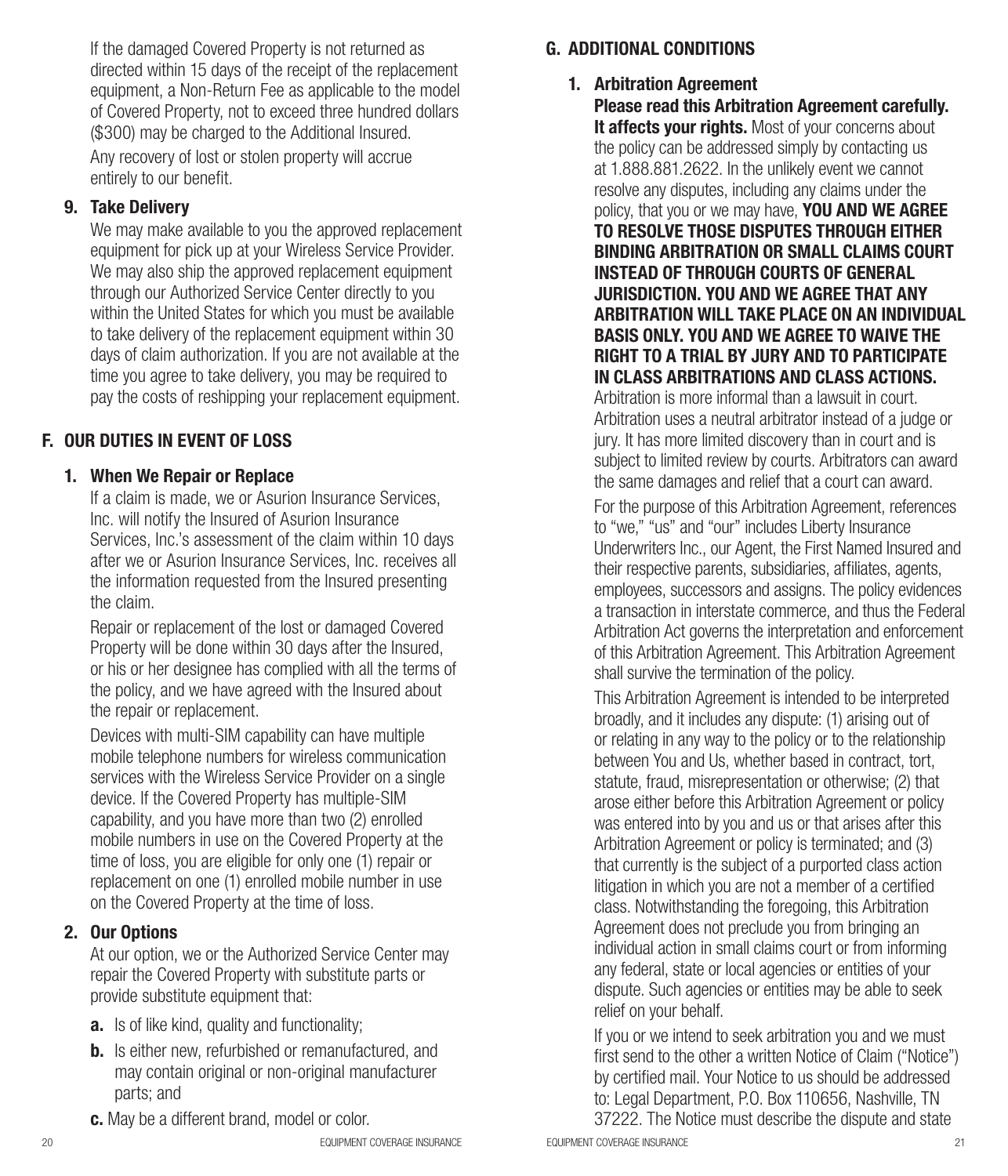the specific relief sought. If you and we do not resolve the dispute within 30 days of receipt of the Notice, you or we may initiate an arbitration proceeding with the American Arbitration Association ("AAA"). You can obtain the forms necessary to initiate an arbitration proceeding by visiting www.adr.org or by calling 1-800-778-7879. After we receive notice that you have commenced arbitration, we will reimburse you for payment of any filing fee to the AAA. If you are unable to pay a required filing fee, we will pay it if you send a written request by certified mail to: Legal Department, P.O. Box 110656, Nashville, TN 37222. The arbitration shall be administered by the AAA in accordance with the Commercial Arbitration Rules and the Supplementary Procedures for Consumer Related Disputes (the "Arbitration Rules") in effect at the time the arbitration is initiated and as modified by this Arbitration Agreement. You can obtain a copy of the Arbitration Rules by visiting www.adr.org or by calling 1-800-778-7879.

The arbitrator appointed by the AAA to decide the dispute is bound by the terms of this Arbitration Agreement. All issues are for the arbitrator to decide, including the scope of this Arbitration Agreement, with the exception that issues relating to the enforceability of this Arbitration Agreement may be decided by a court. Unless you and we agree otherwise, any arbitration hearings will take place in the county or parish of your billing address. If your dispute is for \$10,000 or less, you may choose to conduct the arbitration hearings either by submitting documents to the arbitrator or by appearing before the arbitrator in person or by telephone. If your dispute is for more than \$10,000, the right to arbitration hearings will be determined by the Arbitration Rules. We will pay all filing, administration and arbitrator fees for any arbitration initiated pursuant to this Arbitration Agreement, unless your dispute is found by the arbitrator to have been frivolous or brought for an improper purpose under Federal Rule of Civil Procedure 11(b). In that case, the payment of such fees shall be governed by the Arbitration Rules.

At the conclusion of the arbitration hearings, the arbitrator shall issue a written decision which includes an explanation of the facts and law upon which the decision is based. If the arbitrator finds in your favor and issues a damages award that is greater than the value of the last settlement offer made by us or if we made no settlement offer and the arbitrator awards you any damages, we will: (1) pay you the amount of the damages award or \$7,500, whichever is greater; and (2) pay your attorney, if any, twice the amount of the attorney's fees and the actual amount of any expenses reasonably incurred when pursuing your dispute in arbitration. You and we agree not to disclose any settlement offers to the arbitrator until after the arbitrator has issued the written decision. The

arbitrator may resolve any disputes regarding attorney's fees and expenses either during the arbitration hearings or, upon request, within 14 days of the arbitrator's written decision. While the right to the attorney's fees and expenses discussed above is in addition to any right you may have under applicable law, neither you nor your attorney may recover duplicate awards of attorney's fees and expenses. Although we may have the right under applicable law to recover attorney's fees and expenses from you if we prevail in the arbitration, we hereby waive the right to do so.

To the extent either declaratory or injunctive relief is sought in the arbitration, such relief can be awarded only to the extent necessary to provide the relief warranted by a party's individual claim. YOU AND WE AGREE THAT EACH MAY BRING CLAIMS AGAINST THE OTHER ONLY IN AN INDIVIDUAL CAPACITY AND NOT AS A PLAINTIFF OR CLASS MEMBER IN ANY PURPORTED CLASS OR REPRESENTATIVE **PROCEEDING.** Unless you and we agree otherwise, the arbitrator may not consolidate the dispute of another person with your or our dispute and may not preside over any form of a representative or class proceeding. If this specific provision of this Arbitration Agreement is found to be unenforceable, then the entirety of this Arbitration Agreement shall be null and void.

#### 2. Claim Authorization and Loss Payment

We or Asurion Insurance Services, Inc. has the right to settle the loss with the Insured or his or her designee.

No claims will be accepted unless authorized by Asurion Insurance Services, Inc.

All repairs and replacements must be made by the Authorized Service Center, unless we or our Agent gives the Insured other specific directions. In no event will Insureds be entitled to reimbursement for any out-ofpocket expenses.

#### 3. Cancellation

#### a. How An Additional Insured Cancels

An Additional Insured may cancel the coverage provided by notifying the Agent or First Named Insured who will advise the Agent.

#### b. How We Cancel

We may cancel the policy or change the terms and conditions only upon providing the First Named Insured and Additional Insured with at least thirty (30) days' notice or other period as required by law unless we cancel for the following reasons:

(1) We may cancel an Additional Insured under the policy upon fifteen (15) days' notice or other period as required by law for discovery of fraud or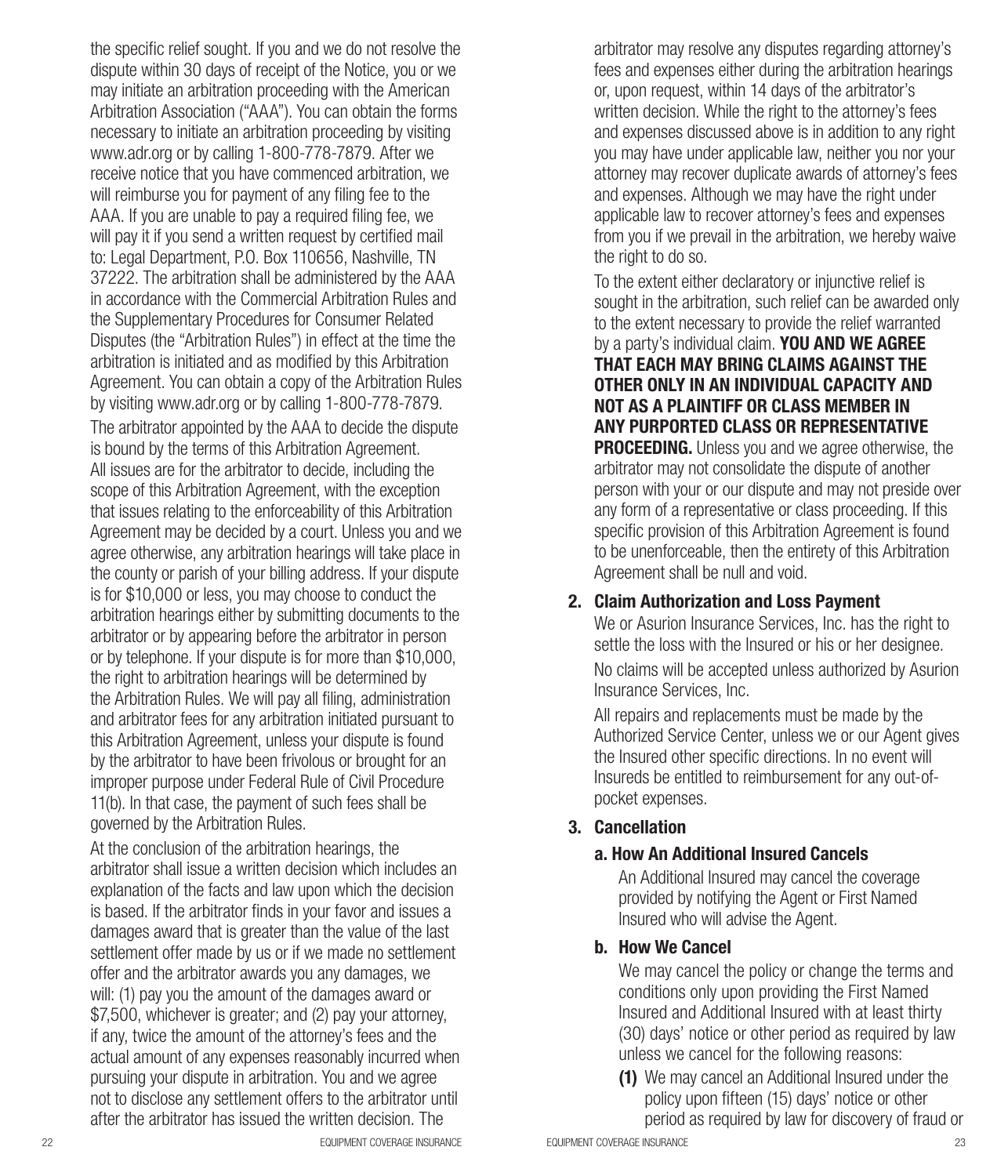material misrepresentation in obtaining coverage or in the presentation of a claim thereunder.

- (2) We may cancel an Additional Insured under the policy immediately or other period as required by law:
	- (a) for nonpayment of premium;
	- (b) if the Additional Insured ceases to have an active service with the First Named Insured; or
	- (c) if the Additional Insured exhausts the Aggregate Limit of liability, if any, under the terms of the policy and we send notice of cancellation to the Additional Insured within thirty (30) calendar days after exhaustion of the limit. However, if notice is not timely sent, enrollment shall continue notwithstanding the Aggregate Limit of liability until we send notice of cancellation to the Additional Insured.

#### c. How First Named Insured Cancels

If the policy is cancelled by the First Named Insured, the First Named Insured shall mail or deliver written notice to each Additional Insured advising the Additional Insured of the cancellation of the policy and the effective date of cancellation. The written notice shall be mailed or delivered to the Additional Insured at least thirty (30) days prior to the cancellation.

#### d. How Notice of Cancellation is Provided

Notices made pursuant to Section G.3.b. and c. shall be in writing and include the actual reason for cancellation and the effective date of cancellation. The coverage will end on that date.

Notices may be mailed or delivered to the First Named Insured at its mailing address. Notices may be mailed or delivered to the affected Additional Insureds' last known mailing or electronic addresses on file with us.

We or the First Named Insured shall maintain proof of mailing in a form authorized or accepted by the United States Postal Service or other commercial mail delivery service. We or the First Named Insured may comply with Section G.3.b. and c. by providing such notice or correspondence to the First Named Insured or its Additional Insureds by electronic means. If accomplished through electronic means, we or the First Named Insured shall maintain proof that the notice or correspondence was sent.

The First Named Insured agrees to pay or act as delivery agent for notice of cancellation to all Additional Insureds.

#### e. Return Premiums, If Any

If the policy is canceled, any refunds due will be on a pro rata basis. The cancellation will be effective even if the refund has not been made or offered.

#### 4. Eligibility

- **a.** To be eligible for coverage you must 1. be a valid, active and current subscriber of the Wireless Service Provider or an approved user of a mobile number on a valid, active and current account with the Wireless Service Provider for which the account holder has authorized coverage; 2. not have engaged in fraud or abuse with respect to this or a similar communications equipment insurance program; and 3. not be in breach of any material term of the policy, including but not limited to failure to return damaged Covered Property when requested in conjunction with a loss.
- **b.** If you request enrollment of coverage and your request is approved by us, your coverage is retroactive to the date of your application. The successful completion of a test call to the Covered Property may be required prior to our approval. Eligibility for enrollment after initial activation may be subject to limitations.

#### 5. Changes

The First Named Insured, on its own behalf and on behalf of the Additional Insureds, is authorized to make changes in the terms of the policy with our consent. The policy's terms can be amended or waived only by endorsement issued by us and made a part of the policy.

If notice of such changes is mailed, proof of mailing will be sufficient proof of notice.

#### 6. Concealment, Misrepresentation or Fraud

The policy is voidable in any case of fraud, intentional concealment or misrepresentation of a material fact, by either the First Named Insured or any Additional Insured or their designee at any time, concerning:

- a. The policy;
- **b.** The Covered Property;
- c. The Insured's interest in the Covered Property; or
- **d.** A claim under the policy; but only with respect to their coverage.

#### 7. Conformity To Statute

We agree that any terms of the policy not in conformity with the statutes of the state in which the policy is issued are amended to conform to those applicable state statutes.

24 **EQUIPMENT COVERAGE INSURANCE EQUIPMENT COVERAGE INSURANCE EQUIPMENT COVERAGE INSURANCE**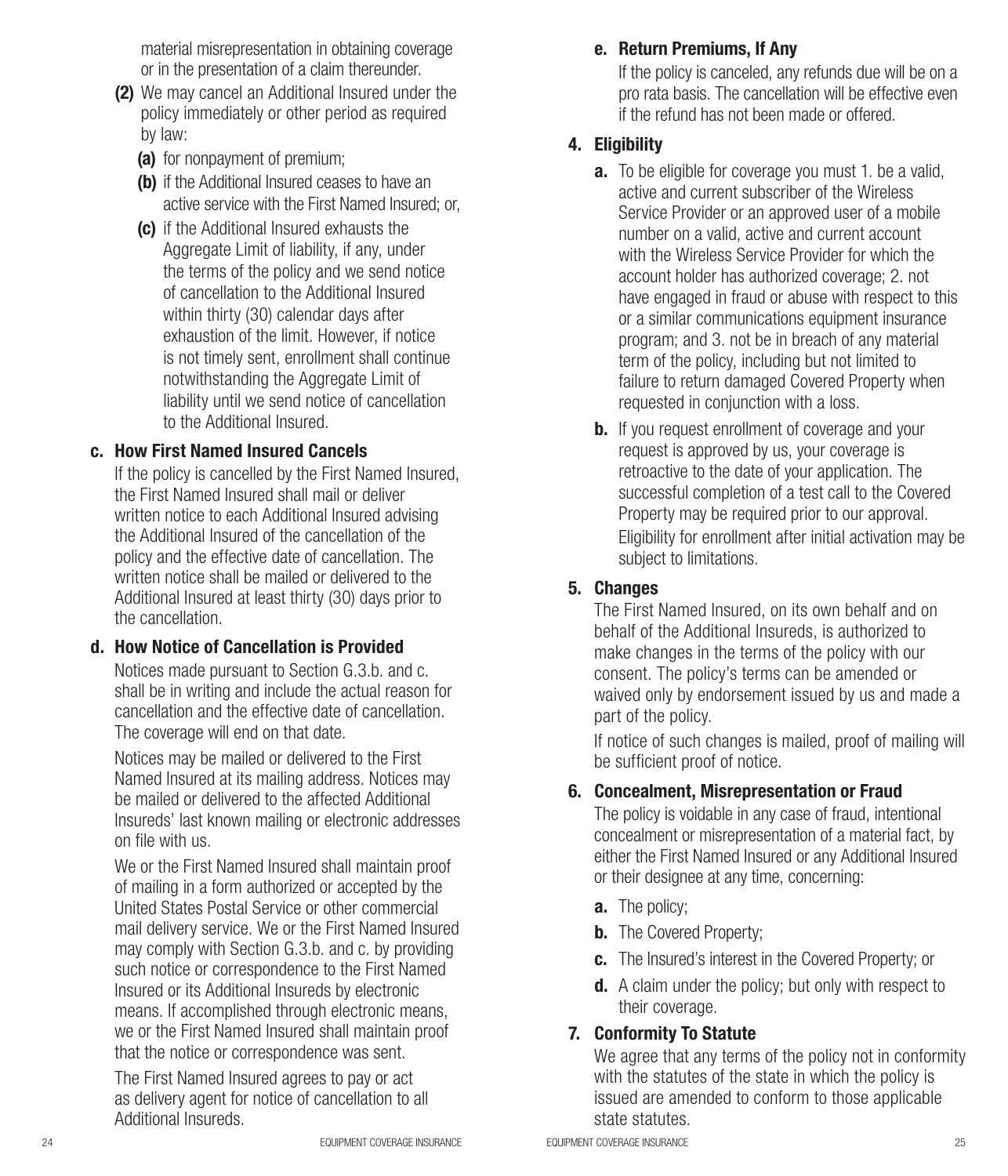#### 8. Benefit Only Available To Insureds

No person or organization, other than an Insured, will benefit from the insurance. We may provide you access to other limited benefits or services related to your Covered Property where available. These may include: property location or recovery services; data management or recovery services; equipment service and maintenance; reduced cost upgrade or purchase benefits or other services provided through your Wireless Service Provider or other authorized service facilities.

#### 9. Legal Action Against Us

No one may bring a legal action against us under the policy unless:

- **a.** There has been full compliance with all the terms of the policy;
- **b.** The action is brought within 2 years after the Insured has knowledge of the loss or damage;
- c. The action is brought in compliance with Section G.1.

#### 10. Liberalization

If we adopt any revision in the policy which would broaden the Coverage under the policy without additional premium within 60 days prior to or during the policy period, the broadened coverage will immediately apply to the policy.

#### 11. Premiums

- **a.** The First Named Insured is responsible for the payment of all premiums.
- **b.** Within fifteen days after the end of each month, the First Named Insured:
	- (1) Will report to the Agent the total number of Covered Property units that were covered under the policy as of the last day of that month; and
	- (2) Will remit the monthly premium to us through the Agent based on that report.

For Line Based Coverage, the monthly premium will be calculated by multiplying the Monthly Premium Rate per unit of Covered Property by the total number of such units.

For Account Based Coverage, the monthly premium will be calculated by summing the applicable Monthly Premium Rates for accounts enrolled in Account Based Coverage.

c. The First Named Insured may request that Additional Insureds be billed for the Monthly Premium Rate applicable to their Covered Property. If the First Named Insured provides monthly billing and collection services for the Agent, all funds collected by the First Named Insured are our property.

We may examine and audit the First Named Insured's books and records relating to such premium payments and reporting at any time during the policy period and up to three years afterward.

#### 12. Transfer of Rights and Duties Under The Policy (Assignment)

No rights and duties under the policy may be transferred without our written consent.

#### 13. Transfer of Rights of Recovery Against Others To Us (Subrogation)

If after we have made good the covered loss or damage, any Insured has rights to recover damages from another, and those rights are transferred to us to the extent of our cost of repair or replacement. The Insured must do everything necessary to secure our rights and must do nothing after loss or damage to impair them.

#### DISCLOSURE – TERRORISM RISK INSURANCE ACT

In accordance with the Terrorism Risk Insurance Act, including all amendments, ("TRIA" or the "Act"), we are required to provide you with a notice of the portion of your premium attributable to coverage for "certified acts of terrorism," the federal share of payment of losses from such acts, and the limitation or "cap" on our liability under the Act.

**Disclosure of Premium:** The Company has made available coverage for "certified acts of terrorism" as defined in the Act. If purchased, the portion of your premium attributable to coverage for "certified acts of terrorism" is shown in the Declarations, Declarations Extension Schedule or elsewhere by endorsement in your policy.

Federal Participation In Payment Of Terrorism Losses: If an individual insurer's losses from certified acts of terrorism exceed a deductible amount specified in the Act, the federal government will reimburse the insurer for the Federal Share of losses paid in excess of the deductible, but only if aggregate industry losses from such acts exceed the "Program Trigger". The Federal Share and Program Trigger: From Calendar Year 2021 through Calendar Year 2027, the Federal Share is 80% and the Program Trigger is \$200,000,000.

Cap On Insurer Participation In Payment Of Terrorism **Losses:** If aggregate insured losses attributable to "certified" acts of terrorism" exceed \$100 billion in a calendar year and we have met our deductible under the Act, we shall not be liable for the payment of any portion of the amount of such losses that exceeds \$100 billion. Nor shall Treasury make any payment for any portion of the amount of such losses that exceeds \$100 billion, and in such case, insured losses up to that amount are subject to pro rata allocation in accordance with procedures established by the Secretary of the Treasury.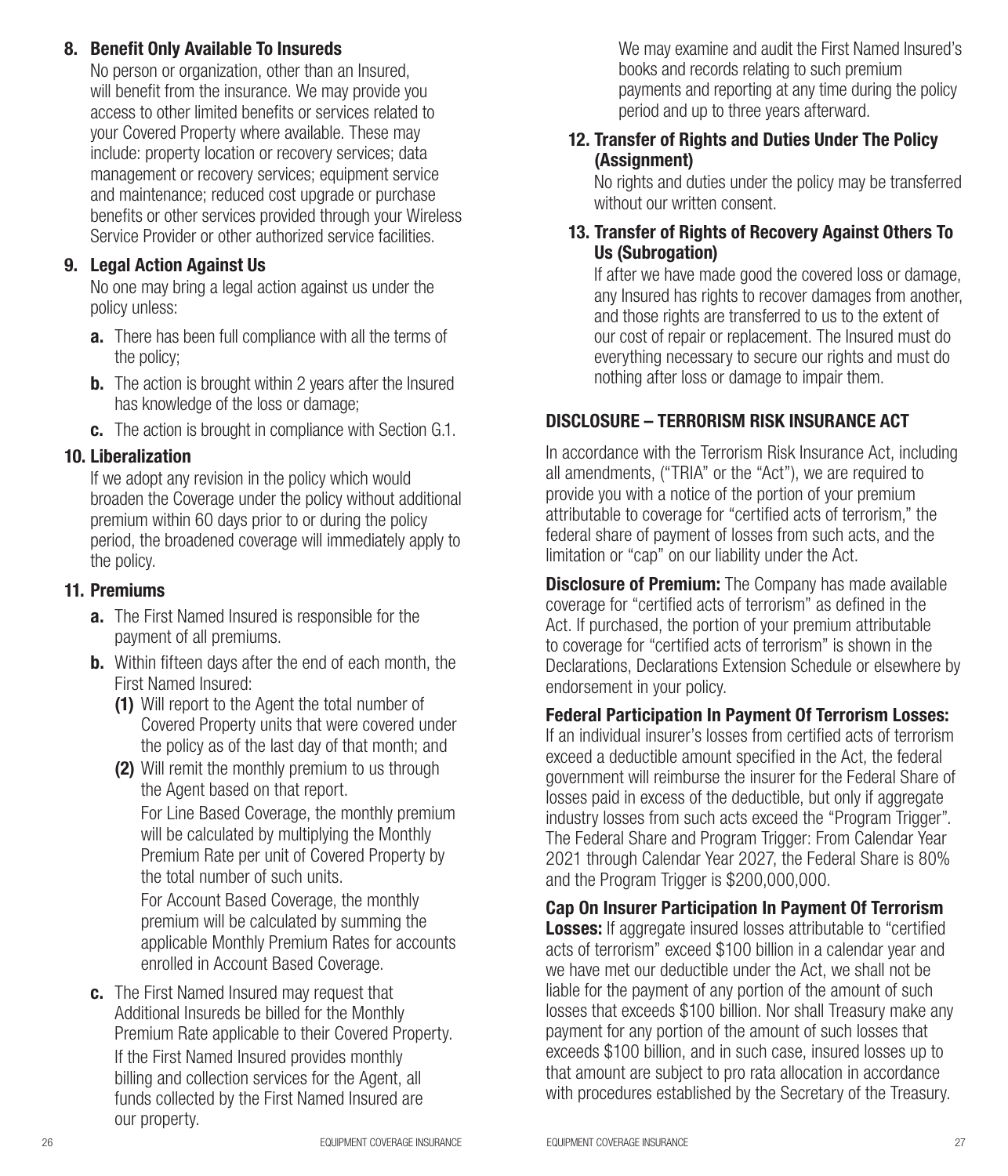# STATE CHANGES TO THE LIBERTY INSURANCE UNDERWRITERS INC. WIRELESS COMMUNICATIONS EQUIPMENT COVERAGE INSURANCE POLICY

This document summarizes state required changes to the Terms and Conditions of the Wireless Communications Equipment Coverage Insurance Policy ("Policy") for Liberty Insurance Underwriters Inc. in all states except the following: In Georgia, LM General Insurance Company; In Indiana, Indiana Insurance Company; In Louisiana, Liberty Personal Insurance Company; In New Jersey, Liberty Mutual Mid-Atlantic Insurance Company.

#### Cancellation

The states listed below required us to amend or add to certain provisions of the Policy related to cancellation by the insurer that are found in ADDITIONAL CONDITIONS 3.b. ("How We Cancel"). These required state amendments were either changes to the number of days' notice required to be given for particular reason(s) for cancellation or additional language to the provision. Each state's amendment is described below.

If your state is **NOT** listed, it did not amend ADDITIONAL CONDITIONS 3.b. and all reasons for cancellation and the required notices listed in ADDITIONAL CONDITIONS 3.b. apply to you as outlined in the Policy Terms and Conditions. If your state IS listed below, ADDITIONAL CONDITIONS 3.b. as outlined in the Policy Terms and Conditions applies to you with the below changes or additions incorporated into ADDITIONAL CONDITIONS 3.b.

Colorado, Connecticut, Kansas and Mississippi: We may cancel your coverage for nonpayment of premium with at least 15 days' notice.

Georgia, Hawaii, Illinois and Ohio: We may cancel or change the terms and conditions with at least 60 days' notice unless we cancel for other reasons set forth in the policy.

Idaho: You are entitled to reject changes to the terms and conditions and receive a pro-rata refund within 60 days' from our receipt of your notice.

**Iowa**: We will continue enrollment until 30 calendar days after notice of cancellation is provided to the Additional Insured if timely notice of cancellation was not sent following the Additional Insured's exhaustion of the Aggregate Limit of Liability.

**Maryland:** We may cancel or change the terms and conditions with at least 60 days' notice unless we cancel for other reasons set forth in the policy. We may cancel your coverage for nonpayment of premium with at least 10 days' notice. We

may cancel with at least 45 days' notice for fraud or material misrepresentation. We will send notice within 15 business days if the aggregate limit is exhausted. Notice will not be sent if substantially similar coverage has been obtained from another insurer without any lapse of coverage. The Wireless Service Provider must give 45 days' notice if it cancels.

**Montana**: We may cancel your coverage for nonpayment of premium with at least 10 days' notice.

Nebraska: We may cancel or change the terms and conditions with at least 60 days' notice unless we cancel for other reasons set forth in the policy. We may cancel your coverage for nonpayment of premium with at least 15 days' notice.

**Nevada:** We may cancel with at least 10 days' notice for fraud or material misrepresentation.

**New York:** We may cancel or change the terms and conditions with at least 60 days' notice unless we cancel for other reasons set forth in the policy. We may cancel your coverage for nonpayment of premium with at least 15 days' notice. We will send notice within 15 business days if the aggregate limit is exhausted. Notice will not be sent if substantially similar coverage has been obtained from another insurer without any lapse of coverage.

North Dakota: We may change the terms and conditions with at least 30 days' notice. If coverage has been in effect for less than 90 days, we may cancel for any reason with at least 10 days' notice or at least 30 days' for fraud or intentional misrepresentation. If coverage has been in effect for 90 days or more, we may cancel with at least 10 days' notice for nonpayment of premium, and at least 30 days' notice for: fraud or misrepresentation; actions that substantially increase or change the risk; refusal to eliminate known conditions that increase the potential for loss, after notification; substantial change in risk assumed, unless reasonably foreseen; our loss of reinsurance; or a determination by the insurance commissioner that the continuation of the coverage could place us in violation of North Dakota insurance laws. We may elect not to renew the policy with at least 60 days' notice. We will not mail or deliver notice of nonrenewal if you have obtained substantially similar coverage or accepted replacement coverage from another insurer.

**Oregon:** We may cancel or change the terms and conditions with at least 60 days' notice unless we cancel for other reasons set forth in the policy. We may cancel your coverage for nonpayment of premium with at least 15 days' notice.

**Pennsylvania:** We may cancel or change the terms and conditions with at least 60 days' notice unless we cancel for other reasons set forth in the policy. We may cancel your coverage for nonpayment of premium with at least 30 days' notice.